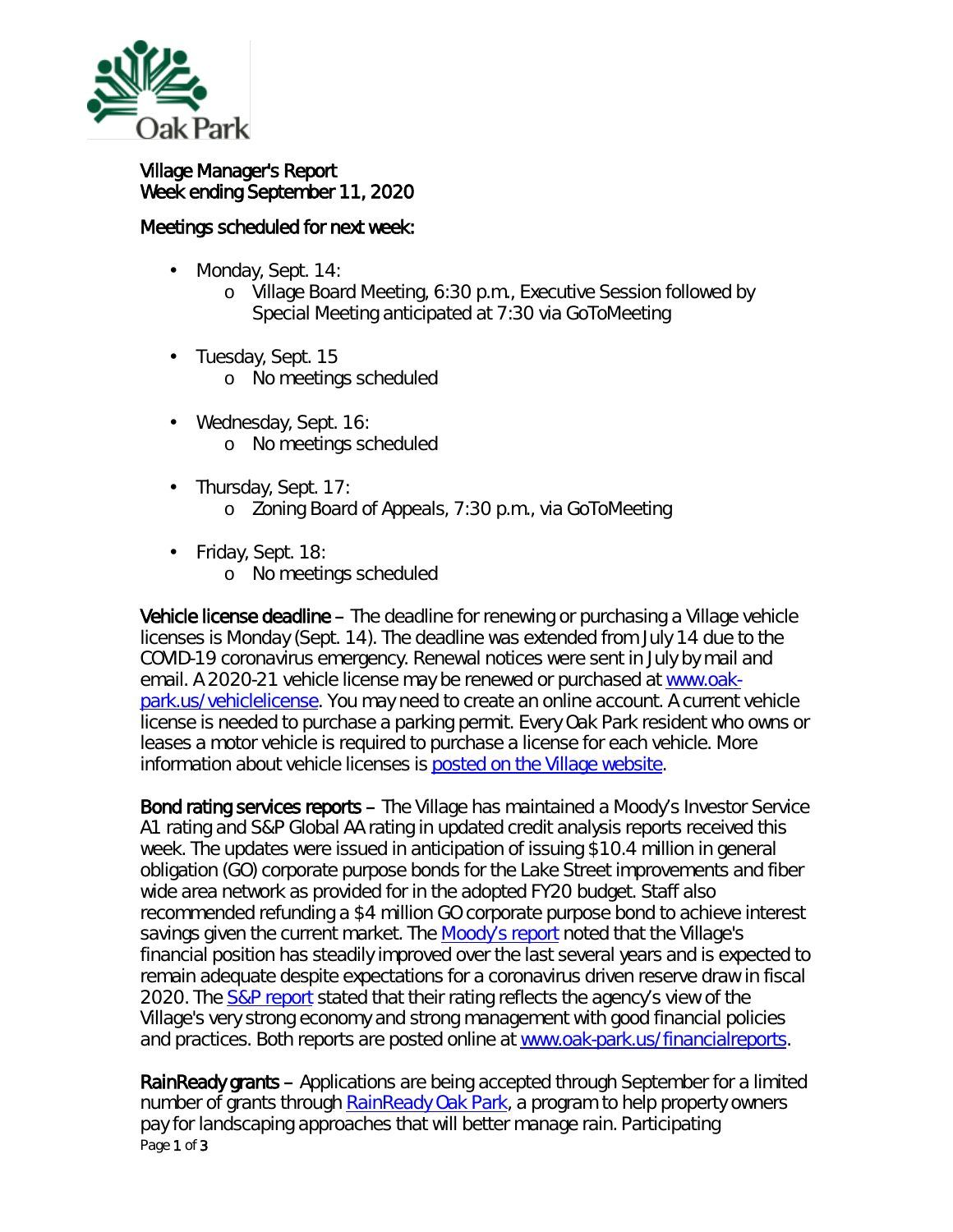homeowners receive a free yard assessment, customized landscape design and grant of up to 50 percent of the cost of green landscaping solutions such as rain gardens and permeable pavement. The maximum grant is \$1,300. Applicants must own and live in a single-family home with a yard and downspouts disconnected from the municipal sewer system. Residents are encouraged to [apply online](http://www.surveygizmo.com/s3/3105407/RainReady-Oak-Park) but can pick up a paper application from the Neighborhood Services Division at Village Hall. While only a limited number of grants are available, applicants who aren't selected this year will be put on a waiting list for next year.

Fire Department testing fire hydrants – The Fire Department has begun testing the Village's more than 1,200 fire hydrants to ensure proper operations of these vital emergency response devices. The test entails attaching a short hose with a diverter to the hydrant to make sure the rush of water goes into the street and does not damage any nearby landscaping. A gauge attached to the hydrant captures water flow data that is compared to data from the same hydrant compiled over the previous five years to help identify any changes in pressure that could indicate a problem with the water supply system that needs to be investigated. If you notice cloudy water, just let the tap run for a couple minutes and it should clear up. The annual test typically occurs in the spring, but was delayed by the COVID-19 pandemic. Testing is expected to continue into October. [Read more on the Village website.](https://www.oak-park.us/news/fire-department-testing-fire-hydrants-0)

Farmers' Market update – As the Oak Park Farmers' Market moved into its final two months, nearly 40,000 patrons have shopped there since the first market of the 45<sup>th</sup> season on May 30. Online pre-ordering continues to be popular, having accumulated more than 1,700 orders over the 15 markets to date. Last week, some 118 orders were processed, averaging about \$51 per order. Improvements continue to be made to encourage safe behavior, including signs reminding patrons to wear masks and not bring pet or bicycles in among the vendors.

West Nile Virus update –The first human case in the state was reported this week by the Illinois Department of Public Health. The case was in DuPage County. Oak Park has been among the municipalities within the Desplaines Valley Mosquito Abatement District 77-mile jurisdiction where pools of mosquitoes in traps continue to test positive for the virus. While the threat of mosquito-borne West Nile Virus tends to diminish as the weather cools, the risk still exists, officials warn. However, the Abatement District has no plans to spray again in Oak Park. The best defense, they say, is to reduce mosquito breeding sites and take steps to avoid being bitten. More information on precautions is posted on the Village website at [www.oak](http://www.oak-park.us/fightthebite)[park.us/fightthebite.](http://www.oak-park.us/fightthebite)

Lake Street – Lake Street was closed to traffic yesterday (Sept. 10) as the final phase of the streetscape work moved to between Oak Park and Euclid avenues. Removal of the roadway surface is set to begin early next week after temporary traffic signals are installed and operational. Both Oak Park and Euclid avenues will remain open to twoway vehicle traffic until work requires temporary road closures and traffic detours. Trees are being removed to make room for more, better suited species and landscaping. In the meantime, Lake Street is open to traffic between Harlem and Forest avenues although activities such as installing landscaping and street furniture continue. Crews also are installing new concrete curb, sidewalks and light poles between Forest and Oak Park avenues. Project information is updated regularly